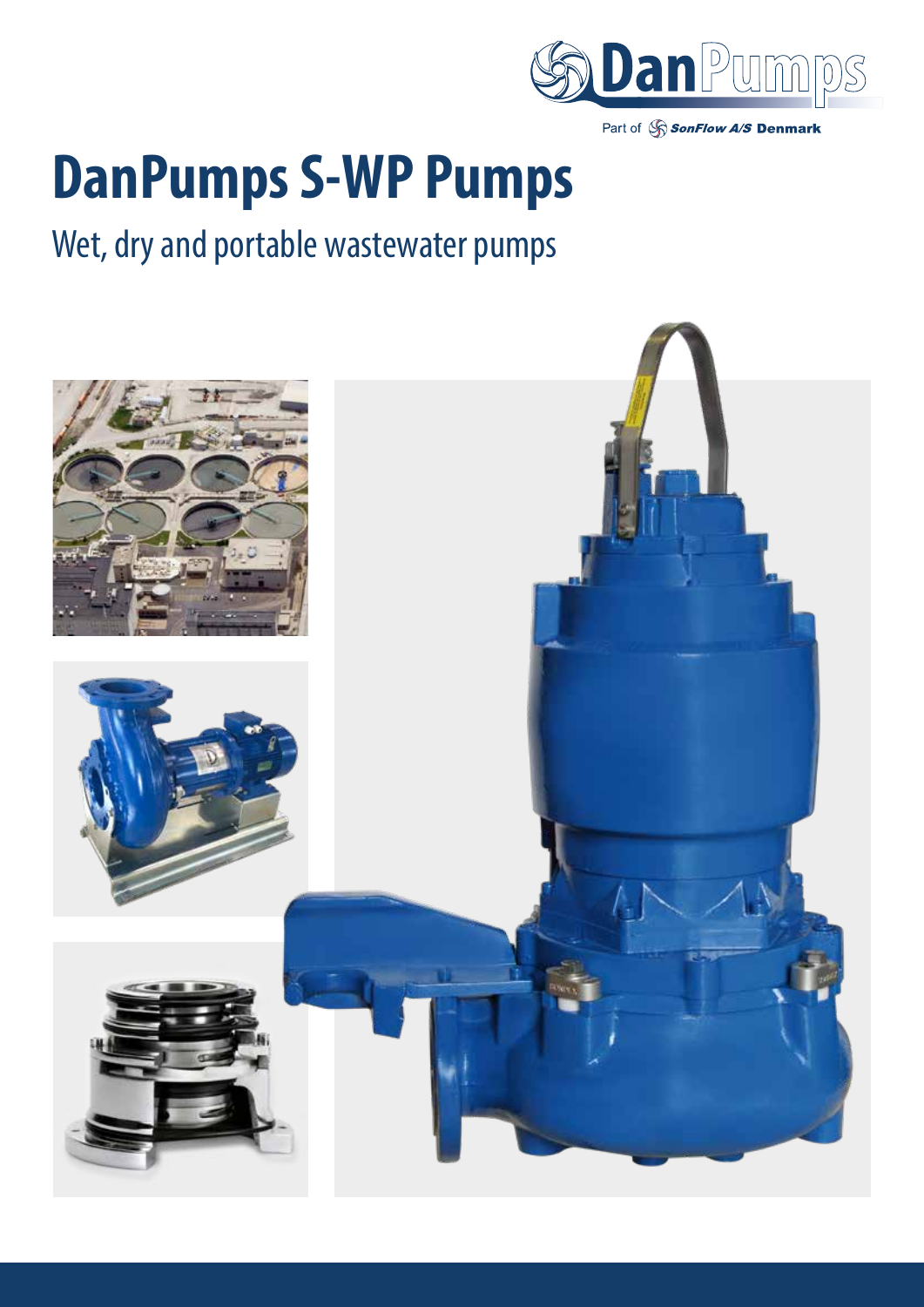







# **The DanPumps Wastewater Programme**

The DanPumps S-WP-range is a combination between high efficiency, intelligent design and practical features. This gives you a user-friendly pump with a long life cycle. The S-WP-range covers complete series of high quality and user-friendly wastewater pumps. From the smallest S-WP0 - suitable for light industrial effluents, to the large S-WP5 - capable of handling heavy duty wastewater jobs from cities and industries.

# **Dry, Wet and Portable Wastewater Pumps**

The DanPumps S-WP product programme is delivered for dry, wet or portable installations and with the choice of a vortex, a B-tween or a channel impeller. As an option, all DanPumps dry pit wastewater pumps can be delivered with IEC standard motors S-WN type.

#### **High-efficiency Motors with Unique Heating and Moisture Protection**

The motors are classified according to IE3. All DanPumps S-WP motors also have class F insulation, option as class H insulation, three thermal overload switches and a moisture sensor to alert the owner of a moisture intrusion before damage is caused to the motor.

# **Oversized shafts**

Each pump has its own oversized shaft - oversized to ensure a smooth running pump without vibrations even at maximum power. This ensures many hours of reliable service both for the parts and for the pump as a whole. This guarantees a controlled temperature within the pump, which also protects the shaft and the motor windings.

# DanPumps Pumps for Wastewater Applications



#### **Exceptional Cooling**

The cooling jacket from DanPumps ensures optimal cooling of the motor in most operating conditions such as converter drive, dry installations and low level sump where overheating is otherwise likely to occur. DanPumps dry and portable wastewater pumps are delivered with a cooling jacket as standard. For the DanPumps wet pit pumps, the cooling jacket is an optional choice.

The cooling system is driven by an internal impeller placed in the mechanical cartridge seal that circulates the cooling liquid through the passages around the motor. The cooling liquid absorbs the high temperature from the motor and passes it on to the media being pumped through the pump.

As the system is a closed cooling system it does not use the media for cooling and the system does not clog due to the sludge.

As the temperature is controlled throughout the complete pumping process the parts of the pump are protected from too much starting and stopping, heating and cooling. The bearings, o-rings and mechanical seals all benefit from this reliable service, which again contributes to a long life for the pump.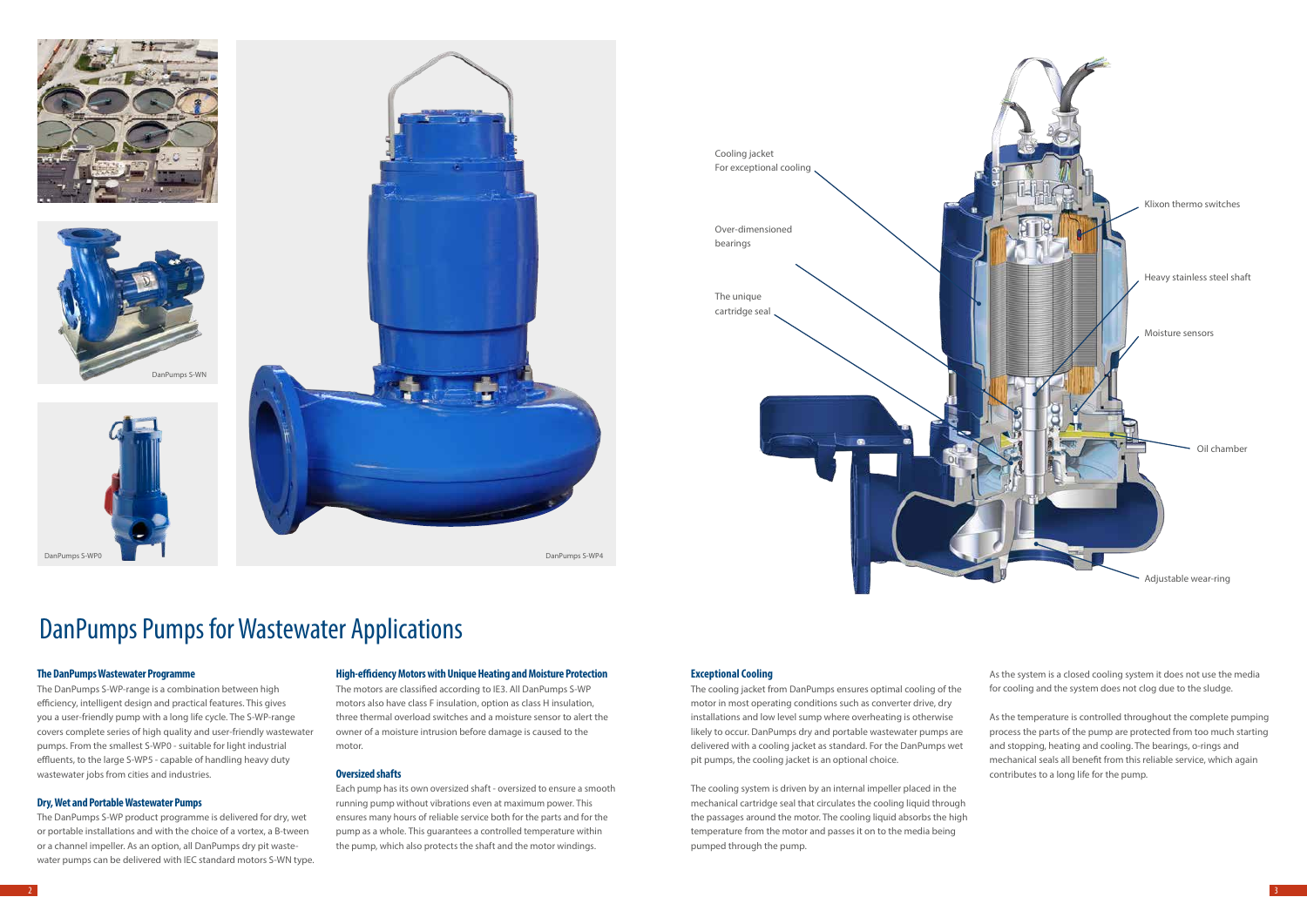## **Unique Cartridge Seals and Easy Maintenance**

Our unique double-mechanical seals are installed in a user-friendly cartridge. This makes it possible to change the seal without using any special tools and eliminates any risk of improper installation. Also, the fast lock latch bolts make it easy to separate the pump from the motor. This in combination with the easy service of the oil tap drain reduces maintenance downtime considerably without any use of special tools.

### **Fast Lock Latch Bolt and Oil Tap Drain**

Another unique feature of the DanPumps S-WP range is the fast lock latch bolts that make it easy to separate the pump from the motor.

This feature is very popular with the service staff, as it reduces maintenance downtime considerably. The locks are made of stainless steel. The pumps are equipped with an oil tap drain making service and oil change very easy.

### **Higher Efficiency with Adjustable Wear-ring**

DanPumps Pumps use an axially adjustable wear-ring to reduce the hydraulic loss between the impeller and the wear-ring. With this feature, the wear-ring can be regularly adjusted to optimize the pump efficiency when the pump starts to be affected by wear.









This range of pumps is all designed for the wastewater industry and general industry. They are designed for practical's to pass through without any problem - ideal for raw sewage applications with large solid content or for general industries that are pumping fibrous medias.

# The range of DanPumps Wastewater Pumps



- Channel, vortex and B-tween impeller
- Overheating and moisture protection
- Double mechanical cartridge seal\*
- For dry installation closed cooling jacket is a standard option\*
- Adjustable wear ring\*
- \* Does not include S-WP0

#### **DanPumps S-WP0**

- S-WP5-100 S-WP5-150
- 
- S-WP5-200 S-WP5-250
- S-WP5-300 S-WP5-350
- S-WP5-400

The smallest wastewater pumps - very efficient for low volume.

- Connection up to DN80
- Flow rate up to 68 m<sup>3</sup>/h
- Double mechanical seal
- Insulation class H motor

#### **Model:**

- S-WP0-37
- S-WP0-50
- S-WP0-65\*

# **DanPumps S-WP3**

Also a middle range pump, designed for a high flow rate combined with high pressure.

- Connection up to DN150
- Flow rate up to 600 m<sup>3</sup>/h
- IE3 motor class F, optional as class H, up to 22 kW 50 Hz and 23,5 kW 60 Hz
- Through let up to 100 mm

#### **Model:**

- S-WP3-80
- S-WP3-100
- S-WP3-150\*

#### **DanPumps S-WP1**

Our small range pumps, designed for a high flow rate combined with medium pressure.

- Connection up to DN100
- Flow rate up to 180 m<sup>3</sup>/h
- IE3 motor class F, optional as class H, up to 3 kW 50 Hz and 4,4 kW 60 Hz
- Through let up to 70 mm

#### **Model:**

- S-WP1-70
- S-WP1-80
- S-WP1-100

# **DanPumps S-WP4**

A large range of pumps, designed for a high flow rate combined with high pressure.

- Connection up to DN300
- Flow rate up to 1600 m<sup>3</sup>/h
- IE3 motor class F, optional as class H, up to 65 kW 50 Hz and 75 kW 60 Hz
- Through let up to 130 mm

#### **Model:**

- S-WP4-100 S-WP4-150
- S-WP4-200 S-WP4-250
- S-WP4-300

#### **DanPumps S-WP2**

Our middle range pumps, designed for a high flow rate combined with low pressure.

- Connection up to DN150
- Flow rate up to 380 m<sup>3</sup>/h
- IE3 motor class F, optional as class H, up to 11 kW 50 Hz and 12,6 kW 60 Hz
- Through let up to 100 mm

#### **Model:**

- S-WP2-80
- S-WP2-100
- S-WP2-150



# **DanPumps S-WP5**

The large range pumps, designed for a high flow rate combined with low pressure.

- Connection up to DN600
- Flow rate up to 4000 m<sup>3</sup>/h
- IE3 motor class F, optional as class H, up to 200 kW 50 Hz and 230 kW 60 Hz
- Through let up to 100 mm

#### **Model:**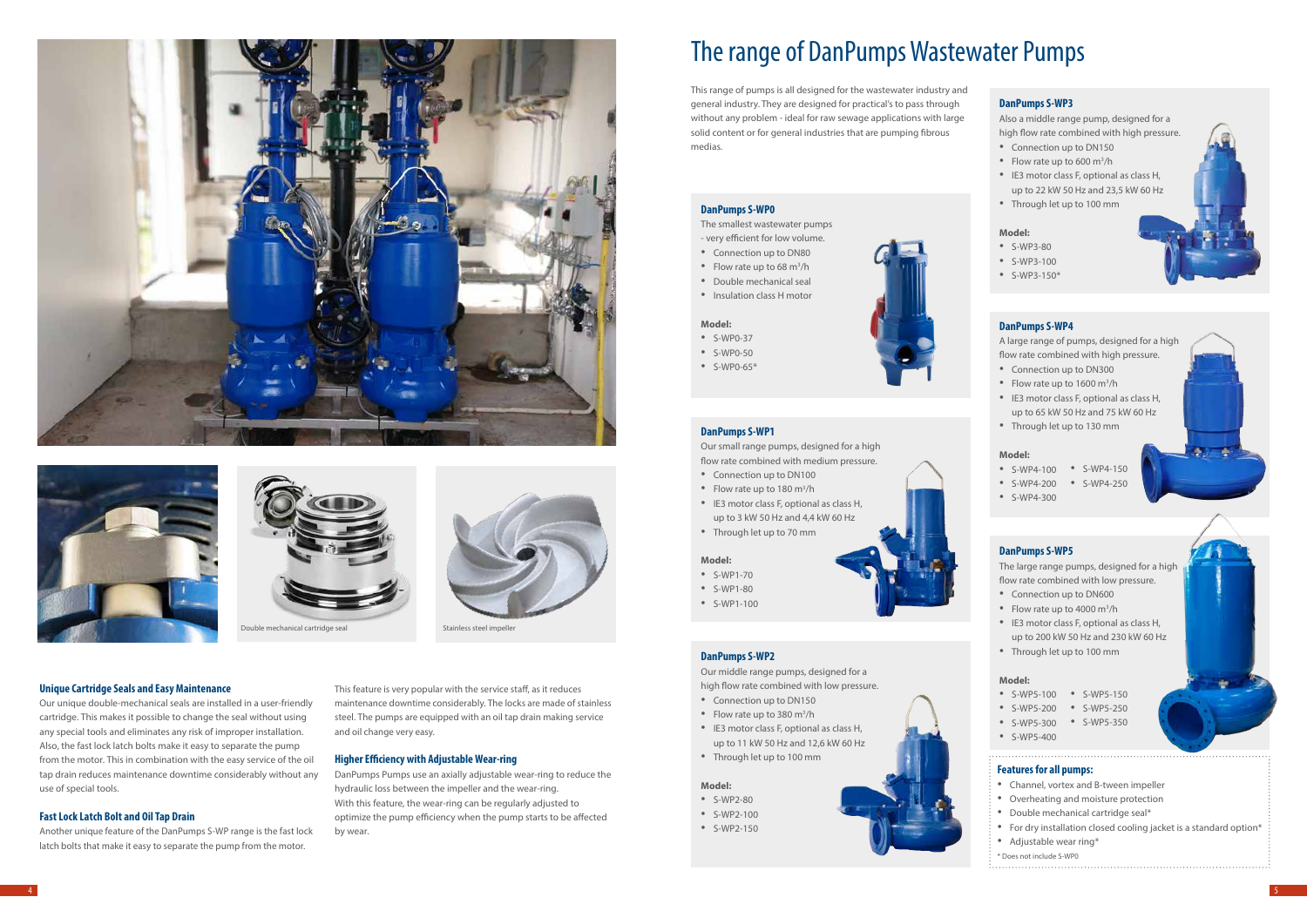| Type                            | kW <sub>P2</sub>       | Rpm                    | Weight in kg<br><b>Wet install</b> | <b>Weight in kg</b><br><b>Drv</b> install | <b>Weight in kg</b><br><b>Portable install</b> | Weight in kg<br>Base elbow        | <b>Throughlet in mm</b> | <b>Outlet flange</b>         |
|---------------------------------|------------------------|------------------------|------------------------------------|-------------------------------------------|------------------------------------------------|-----------------------------------|-------------------------|------------------------------|
| S-WP0-30-2 - 1.ph               | 0,35                   | 2850                   | NA                                 | <b>NA</b>                                 | $6 \mid$                                       | <b>NA</b>                         | 5                       | R1'                          |
| S-WP0-37-2                      | 0,55                   | 2850                   | 14                                 | NA                                        | 14                                             | -5                                | 36                      | R11/2'                       |
| S-WP0-50-2 - 1.ph<br>S-WP0-50-2 | 0,8<br>0,8             | 2850<br>2850           | 22<br>22                           | <b>NA</b><br>NA                           | 22<br>22                                       | $5\overline{)}$<br>5 <sup>1</sup> | 45<br>45                | R2'<br>R2'                   |
| S-WP0-65-2                      | 1,85                   | 2850                   | 33                                 | <b>NA</b>                                 | 34                                             | 13                                | 55                      | R21/2'                       |
| S-WP0-65-2                      | 2,2                    | 2850                   | 40                                 | <b>NA</b>                                 | 41                                             | 13                                | 55                      | R21/2'                       |
| S-WP0-65-4                      | 1,1                    | 1430                   | 32                                 | <b>NA</b>                                 | 33                                             | 13                                | 55                      | R21/2'                       |
| S-WP1-70-2                      | 1,5/1,8                | 2930/3500              | 90                                 | 102                                       | 104                                            | 35                                | 60                      | DN80                         |
| S-WP1-70-2                      | 2,2/2,7                | 2930/3500              | 92                                 | 100                                       | 102                                            | 35                                | 60                      | DN80                         |
| S-WP1-70-2                      | 3,0/3,5                | 2930/3500              | 92                                 | 100                                       | 102                                            | 35                                | 60                      | DN80                         |
| S-WP1-70-2<br>S-WP1-80-4        | 3,5/4,4<br>1,1/1,3     | 2930/3500<br>1460/1700 | 95<br>95                           | 102<br>102                                | 105<br>105                                     | 35<br>35                          | 60<br>60                | DN80<br><b>DN100</b>         |
| S-WP1-80-4                      | 1,5/1,8                | 1460/1700              | 92                                 | 100                                       | 102                                            | 35                                | 60                      | <b>DN100</b>                 |
| S-WP1-80-4                      | 2,0/2,3                | 1460/1700              | 92                                 | 100                                       | 102                                            | 35                                | 70                      | <b>DN100</b>                 |
| S-WP1-80-4                      | 2,5/2,7                | 1460/1700              | 92                                 | 100                                       | 102                                            | 35                                | 70                      | <b>DN100</b>                 |
| S-WP1-80-4                      | 3,0/3,5                | 1460/1700              | 92                                 | 100                                       | 102                                            | 35                                | 70                      | <b>DN100</b>                 |
| S-WP2-80-2                      | 6,5/7,3                | 2930/3500              | 148                                | 150                                       | 150                                            | 35                                | 70                      | DN80                         |
| S-WP2-80-2                      | 9,0/11,0               | 2930/3500              | 151                                | 153                                       | 154                                            | 35                                | 70                      | DN80                         |
| S-WP2-80-2                      | 11,0/12,6              | 2930/3500              | 151                                | 153                                       | 154                                            | 35                                | 70                      | DN80                         |
| S-WP2-100-4<br>S-WP2-100-4      | 4,0/5,6<br>6,0/7,3     | 1460/1700<br>1460/1700 | 143<br>151                         | 145<br>153                                | 145<br>153                                     | 36<br>36                          | 100<br>100              | <b>DN100</b><br><b>DN100</b> |
| S-WP2-100-4                     | 7,5/8,6                | 1460/1700              | 151                                | 153                                       | 153                                            | 36                                | 100                     | <b>DN100</b>                 |
| S-WP2-100-4                     | 9,0/11,0               | 1460/1700              | 157                                | 161                                       | 161                                            | 36                                | 100                     | <b>DN100</b>                 |
| S-WP2-100-6                     | 2,5/3,3                | 970/1000               | 142                                | 144                                       | 144                                            | 36                                | 100                     | <b>DN100</b>                 |
| S-WP2-100-6                     | 5,5/6,3                | 970/1000               | 156                                | 160                                       | 160                                            | 36                                | 100                     | <b>DN100</b>                 |
| S-WP2-150-4                     | 4,0/5,6                | 1460/1700              | 148                                | 150                                       | 150                                            | 65                                | 100                     | DN150                        |
| S-WP2-150-4                     | 6,0/7,3                | 1460/1700              | 159                                | 161                                       | 161                                            | 65                                | 100                     | <b>DN150</b>                 |
| S-WP2-150-4                     | 7,5/8,6                | 1460/1700              | 159                                | 161                                       | 161                                            | 65                                | 100                     | <b>DN150</b>                 |
| S-WP2-150-4<br>S-WP2-150-6      | 9,0/11,0<br>2,5/3,3    | 1460/1700<br>970/1000  | 164<br>156                         | 170<br>158                                | 170<br>158                                     | 65<br>65                          | 100<br>100              | <b>DN150</b><br><b>DN150</b> |
| S-WP2-150-6                     | 5,5/6,3                | 970/1000               | 160                                | 163                                       | 163                                            | 65                                | 100                     | <b>DN150</b>                 |
| S-WP3-80-2                      | 7,5/8,6                | 2930/3500              | 205                                | 207                                       | 207                                            | 36                                | 70                      | <b>DN100</b>                 |
| S-WP3-80-2                      | 9,0/11,0               | 2930/3500              | 205                                | 207                                       | 207                                            | 36                                | 70                      | <b>DN100</b>                 |
| S-WP3-80-2                      | 12,5/14,0              | 2930/3500              | 219                                | 221                                       | 221                                            | 36                                | 70                      | <b>DN100</b>                 |
| S-WP3-80-2                      | 18,5/21,3              | 2930/3500              | 219                                | 221                                       | 221                                            | 36                                | 70                      | <b>DN100</b>                 |
| S-WP3-80-2                      | 22,0/25,3              | 2930/3500              | 219                                | 221                                       | 221                                            | 36                                | 70<br>70                | <b>DN100</b>                 |
| S-WP3-80-2<br>S-WP3-100-4       | 25,0/28,0<br>7,5/8,6   | 2960/3500<br>1460/1700 | 219<br>201                         | 221<br>203                                | 221<br>207                                     | 36<br>36                          | 100                     | <b>DN100</b><br><b>DN100</b> |
| S-WP3-100-4                     | 9,0/11,0               | 1460/1700              | 204                                | 206                                       | 211                                            | 36                                | 100                     | <b>DN100</b>                 |
| S-WP3-100-4                     | 12,5/14,0              | 1460/1700              | 225                                | 227                                       | 232                                            | 36                                | 100                     | <b>DN100</b>                 |
| S-WP3-100-4                     | 17,0/20,1              | 1460/1700              | 241                                | 243                                       | 247                                            | 36                                | 100                     | <b>DN100</b>                 |
| S-WP3-100-4                     | 18,5/21,3              | 1460/1700              | 201                                | 203                                       | 207                                            | 36                                | 100                     | <b>DN100</b>                 |
| S-WP3-100-4                     | 22,0/25,3              | 1460/1700              | 246                                | 247                                       | 250                                            | 36                                | 100                     | <b>DN100</b>                 |
| S-WP3-100-6                     | 6,6/7,5                | 970/1000               | 223                                | 225                                       | 225                                            | 36                                | 100                     | <b>DN100</b>                 |
| S-WP3-100-6<br>S-WP3-150-4      | 11,5/12,6<br>7,5/8,6   | 970/1000<br>1460/1700  | 270<br>215                         | 272<br>217                                | 272<br>227                                     | 36<br>65                          | 100<br>100              | <b>DN100</b><br><b>DN150</b> |
| S-WP3-150-4                     | 9,0/11,0               | 1460/1700              | 217                                | 219                                       | 229                                            | 65                                | 100                     | <b>DN150</b>                 |
| S-WP3-150-4                     | 12,5/14,0              | 1460/1700              | 238                                | 240                                       | 250                                            | 65                                | 100                     | <b>DN150</b>                 |
| S-WP3-150-4                     | 15,0/17,5              | 1460/1700              | 238                                | 240                                       | 250                                            | 65                                | 100                     | <b>DN150</b>                 |
| S-WP3-150-4                     | 18,5/21,3              | 1460/1700              | 215                                | 217                                       | 227                                            | 65                                | 100                     | <b>DN150</b>                 |
| S-WP3-150-4                     | 22,0/25,3              | 1460/1700              | 259                                | 262                                       | 270                                            | 65                                | 100                     | <b>DN150</b>                 |
| S-WP3-150-6                     | 6,6/7,5                | 970/1000               | 223<br>270                         | 225<br>272                                | 235<br>282                                     | 65<br>65                          | 100<br>100              | <b>DN150</b>                 |
| S-WP3-150-6<br>S-WP4-100-4      | 11,0/12,6<br>18,5/21,3 | 970/1000<br>1460/1700  | 443                                | 593                                       | 474                                            | 36                                | 80                      | <b>DN150</b><br><b>DN100</b> |
| S-WP4-100-4                     | 22.0/25.3              | 1460/1700              | 453                                | 603                                       | 484                                            | 36                                | 80                      | <b>DN100</b>                 |
| S-WP4-100-4                     | 30,0/33,5              | 1460/1700              | 499                                | 626                                       | 510                                            | 36                                | 80                      | <b>DN100</b>                 |
| S-WP4-100-4                     | 37,0/42,5              | 1460/1700              | 549                                | 674                                       | 560                                            | 36                                | 80                      | <b>DN100</b>                 |
| S-WP4-100-4                     | 45,0/52,0              | 1460/1700              | 592                                | 717                                       | 603                                            | 36                                | 80                      | <b>DN100</b>                 |
| S-WP4-100-4                     | 55,0/62,0              | 1460/1700              | 604                                | 729                                       | 615                                            | 36                                | 80                      | <b>DN100</b>                 |
| S-WP4-100-4<br>S-WP4-150-4      | 65,0/78,0<br>18,5/21,3 | 1460/1700<br>1460/1700 | 604<br>466                         | 729<br>573                                | 615<br>475                                     | 36<br>65                          | 80<br>100               | <b>DN100</b><br><b>DN150</b> |
| S-WP4-150-4                     | 22,0/25,3              | 1460/1700              | 476                                | 583                                       | 485                                            | 65                                | 100                     | DN150                        |
| S-WP4-150-4                     | 30,0/33,5              | 1460/1700              | 502                                | 609                                       | 510                                            | 65                                | 100                     | <b>DN150</b>                 |
| S-WP4-150-4                     | 37,0/42,5              | 1460/1700              | 553                                | 654                                       | 560                                            | 65                                | 100                     | <b>DN150</b>                 |
| S-WP4-150-4                     | 45,0/52,0              | 1460/1700              | 596                                | 697                                       | 603                                            | 65                                | 100                     | <b>DN150</b>                 |
| S-WP4-150-4                     | 55,0/62,0              | 1460/1700              | 608                                | 709                                       | 615                                            | 65                                | 100                     | <b>DN150</b>                 |
| S-WP4-150-4                     | 65,0/78,0              | 1460/1700              | 608                                | 709                                       | 615                                            | 65                                | 100                     | <b>DN150</b>                 |
| S-WP4-200-4<br>S-WP4-200-4      | 18,5/21,3              | 1460/1700<br>1460/1700 | 515<br>525                         | 615<br>625                                | 547<br>557                                     | 76<br>76                          | 100<br>100              | <b>DN200</b><br><b>DN200</b> |
| S-WP4-200-4                     | 22,0/25,3<br>30,0/33,5 | 1460/1700              | 533                                | 638                                       | 570                                            | 76                                | 100                     | <b>DN200</b>                 |
| S-WP4-200-4                     | 37,0/42,5              | 1460/1700              | 583                                | 683                                       | 620                                            | 76                                | 100                     | <b>DN200</b>                 |
| S-WP4-200-4                     | 45,0/52,0              | 1460/1700              | 626                                | 726                                       | 663                                            | 76                                | 100                     | <b>DN200</b>                 |
| S-WP4-200-4                     | 55,0/62,0              | 1460/1700              | 638                                | 738                                       | 675                                            | $76$                              | 100                     | <b>DN200</b>                 |
| S-WP4-200-4                     | 65,0/78,0              | 1460/1700              | 638                                | 738                                       | 675                                            | 76                                | 100                     | <b>DN200</b>                 |
| S-WP4-200-6                     | 18,5/22,0              | 970/1000               | 533                                | 638                                       | 570                                            | 76                                | 100                     | <b>DN200</b>                 |
| S-WP4-200-6                     | 22,0/26,0              | 970/1000               | 566                                | 666                                       | 603                                            | 76                                | 100                     | <b>DN200</b>                 |
| S-WP4-200-6<br>S-WP4-200-6      | 30,0/36,0<br>37,0/44,5 | 970/1000<br>970/1000   | 616<br>625                         | 716<br>725                                | 653<br>662                                     | 76<br>76                          | 100<br>100              | <b>DN200</b><br><b>DN200</b> |
| S-WP4-250-4                     | 18,5/21,3              | 1460/1700              | 533                                | 638                                       | 570                                            | 235                               | 100                     | <b>DN250</b>                 |
| S-WP4-250-4                     | 22,0/25,3              | 1460/1700              | 513                                | 618                                       | 550                                            | 235                               | 100                     | <b>DN250</b>                 |
| S-WP4-250-4                     | 30,0/33,5              | 1460/1700              | 533                                | 638                                       | 570                                            | 235                               | 100                     | <b>DN250</b>                 |
| S-WP4-250-4                     | 37,0/42,5              | 1460/1700              | 583                                | 683                                       | 620                                            | 235                               | 100                     | <b>DN250</b>                 |
| S-WP4-250-4                     | 45,0/42,0              | 1460/1700              | 626                                | 726                                       | 663                                            | 235                               | 100                     | <b>DN250</b>                 |
| S-WP4-250-4                     | 55,0/62,0              | 1460/1700              | 974                                | 978                                       | 974                                            | 235                               | 100                     | <b>DN250</b>                 |
| S-WP4-250-4                     | 65,0/78,0              | 1460/1700              | 974                                | 978                                       | 974                                            | 235                               | 100                     | <b>DN250</b>                 |
| S-WP4-250-6<br>S-WP4-250-6      | 18,5/22,0<br>22,0/26,0 | 970/1000<br>970/1000   | 533<br>566                         | 638<br>666                                | 570<br>603                                     | 235<br>235                        | 100<br>100              | <b>DN250</b><br><b>DN250</b> |
| S-WP4-250-6                     | 30,0/36,0              | 970/1000               | 616                                | 716                                       | 653                                            | 235                               | 100                     | DN250                        |
| S-WP4-250-6                     | 37,0/44,5              | 970/1000               | 625                                | 725                                       | 662                                            | 235                               | 100                     | <b>DN250</b>                 |
| S-WP4-300-6                     | 18,5/22,0              | 970/1000               | 700                                | 763                                       | 784                                            | 235                               | 100                     | <b>DN300</b>                 |
| S-WP4-300-6                     | 22,0/26,0              | 970/1000               | 733                                | 791                                       | 817                                            | 235                               | 100                     | <b>DN300</b>                 |
| S-WP4-300-6                     | 30,0/36,0              | 970/1000               | 783                                | 841                                       | 867                                            | 235                               | 100                     | <b>DN300</b>                 |
| S-WP4-300-6                     | 37,0/44,5              | 970/1000               | 792                                | 850                                       | 876                                            | 235                               | 100                     | <b>DN300</b>                 |
| S-WP4-300-6<br>S-WP4-300-8      | 45,0/54,0<br>18,0/22,0 | 970/1000<br>730/900    | 1200<br>710                        | 1210<br>774                               | 1200<br>794                                    | 235<br>235                        | 100<br>100              | <b>DN300</b><br><b>DN300</b> |
|                                 |                        |                        |                                    |                                           |                                                |                                   |                         |                              |

| Type                            | kW <sub>P2</sub>       | <b>Rpm</b>             | <b>Weight in kg</b><br><b>Wet instal</b> | <b>Weight in kg</b><br><b>Dry</b> install | <b>Weight in kg</b><br>Portable install | <b>Weight in kg</b><br>Base elbov | <b>Throughlet in mm</b> | <b>Outlet flange</b>         |
|---------------------------------|------------------------|------------------------|------------------------------------------|-------------------------------------------|-----------------------------------------|-----------------------------------|-------------------------|------------------------------|
| S-WP0-30-2 - 1.ph               | 0,35                   | 2850                   | NA                                       | <b>NA</b>                                 | $6 \mid$                                | <b>NA</b>                         | 5                       | R1''                         |
| S-WP0-37-2<br>S-WP0-50-2 - 1.ph | 0,55<br>0,8            | 2850<br>2850           | 14<br>22                                 | NA<br><b>NA</b>                           | 14<br>22                                | 5<br>5                            | 36<br>45                | R11/2"<br>R2''               |
| S-WP0-50-2                      | 0,8                    | 2850                   | 22                                       | NA                                        | 22                                      | 5                                 | 45                      | R2''                         |
| S-WP0-65-2                      | 1,85                   | 2850                   | 33                                       | <b>NA</b>                                 | 34                                      | 13                                | 55                      | R21/2"                       |
| S-WP0-65-2                      | 2,2                    | 2850                   | 40                                       | <b>NA</b><br><b>NA</b>                    | 41<br>33                                | 13<br>13                          | 55<br>55                | R21/2"<br>$R2\frac{1}{2}$    |
| S-WP0-65-4<br>S-WP1-70-2        | 1,1<br>1,5/1,8         | 1430<br>2930/3500      | 32<br>90                                 | 102                                       | 104                                     | 35                                | 60                      | <b>DN80</b>                  |
| S-WP1-70-2                      | 2,2/2,7                | 2930/3500              | 92                                       | 100                                       | 102                                     | 35                                | 60                      | <b>DN80</b>                  |
| S-WP1-70-2                      | 3,0/3,5                | 2930/3500              | 92                                       | 100                                       | 102                                     | 35                                | 60                      | <b>DN80</b>                  |
| S-WP1-70-2<br>S-WP1-80-4        | 3,5/4,4<br>1,1/1,3     | 2930/3500<br>1460/1700 | 95<br>95                                 | 102<br>102                                | 105<br>105                              | 35<br>35                          | 60<br>60                | <b>DN80</b><br><b>DN100</b>  |
| S-WP1-80-4                      | 1,5/1,8                | 1460/1700              | 92                                       | 100                                       | 102                                     | 35                                | 60                      | <b>DN100</b>                 |
| S-WP1-80-4                      | 2,0/2,3                | 1460/1700              | 92                                       | 100                                       | 102                                     | 35                                | 70                      | <b>DN100</b>                 |
| S-WP1-80-4<br>S-WP1-80-4        | 2,5/2,7                | 1460/1700<br>1460/1700 | 92<br>92                                 | 100<br>100                                | 102<br>102                              | 35<br>35                          | 70<br>70                | <b>DN100</b><br><b>DN100</b> |
| S-WP2-80-2                      | 3,0/3,5<br>6,5/7,3     | 2930/3500              | 148                                      | 150                                       | 150                                     | 35                                | 70                      | <b>DN80</b>                  |
| S-WP2-80-2                      | 9,0/11,0               | 2930/3500              | 151                                      | 153                                       | 154                                     | 35                                | 70                      | <b>DN80</b>                  |
| S-WP2-80-2                      | 11,0/12,6              | 2930/3500              | 151                                      | 153                                       | 154                                     | 35                                | 70                      | <b>DN80</b>                  |
| S-WP2-100-4<br>S-WP2-100-4      | 4,0/5,6<br>6,0/7,3     | 1460/1700<br>1460/1700 | 143<br>151                               | 145<br>153                                | 145<br>153                              | 36<br>36                          | 100<br>100              | <b>DN100</b><br><b>DN100</b> |
| S-WP2-100-4                     | 7,5/8,6                | 1460/1700              | 151                                      | 153                                       | 153                                     | 36                                | 100                     | <b>DN100</b>                 |
| S-WP2-100-4                     | 9,0/11,0               | 1460/1700              | 157                                      | 161                                       | 161                                     | 36                                | 100                     | <b>DN100</b>                 |
| S-WP2-100-6<br>S-WP2-100-6      | 2,5/3,3<br>5,5/6,3     | 970/1000<br>970/1000   | 142<br>156                               | 144<br>160                                | 144<br>160                              | 36<br>36                          | 100<br>100              | <b>DN100</b><br><b>DN100</b> |
| S-WP2-150-4                     | 4,0/5,6                | 1460/1700              | 148                                      | 150                                       | 150                                     | 65                                | 100                     | <b>DN150</b>                 |
| S-WP2-150-4                     | 6,0/7,3                | 1460/1700              | 159                                      | 161                                       | 161                                     | 65                                | 100                     | <b>DN150</b>                 |
| S-WP2-150-4                     | 7,5/8,6                | 1460/1700              | 159                                      | 161                                       | 161                                     | 65                                | 100                     | <b>DN150</b>                 |
| S-WP2-150-4<br>S-WP2-150-6      | 9,0/11,0<br>2,5/3,3    | 1460/1700<br>970/1000  | 164<br>156                               | 170<br>158                                | 170<br>158                              | 65<br>65                          | 100<br>100              | <b>DN150</b><br><b>DN150</b> |
| S-WP2-150-6                     | 5,5/6,3                | 970/1000               | 160                                      | 163                                       | 163                                     | 65                                | 100                     | <b>DN150</b>                 |
| S-WP3-80-2                      | 7,5/8,6                | 2930/3500              | 205                                      | 207                                       | 207                                     | 36                                | 70                      | <b>DN100</b>                 |
| S-WP3-80-2                      | 9,0/11,0<br>12.5/14.0  | 2930/3500<br>2930/3500 | 205<br>219                               | 207<br>221                                | 207<br>221                              | 36<br>36                          | 70<br>70                | <b>DN100</b><br><b>DN100</b> |
| S-WP3-80-2<br>S-WP3-80-2        | 18,5/21,3              | 2930/3500              | 219                                      | 221                                       | 221                                     | 36                                | 70                      | <b>DN100</b>                 |
| S-WP3-80-2                      | 22,0/25,3              | 2930/3500              | 219                                      | 221                                       | 221                                     | 36                                | 70                      | <b>DN100</b>                 |
| S-WP3-80-2                      | 25,0/28,0              | 2960/3500              | 219                                      | 221                                       | 221                                     | 36                                | 70                      | <b>DN100</b>                 |
| S-WP3-100-4<br>S-WP3-100-4      | 7,5/8,6<br>9,0/11,0    | 1460/1700<br>1460/1700 | 201<br>204                               | 203<br>206                                | 207<br>211                              | 36<br>36                          | 100<br>100              | <b>DN100</b><br><b>DN100</b> |
| S-WP3-100-4                     | 12,5/14,0              | 1460/1700              | 225                                      | 227                                       | 232                                     | 36                                | 100                     | <b>DN100</b>                 |
| S-WP3-100-4                     | 17,0/20,1              | 1460/1700              | 241                                      | 243                                       | 247                                     | 36                                | 100                     | <b>DN100</b>                 |
| S-WP3-100-4<br>S-WP3-100-4      | 18,5/21,3<br>22,0/25,3 | 1460/1700<br>1460/1700 | 201<br>246                               | 203<br>247                                | 207<br>250                              | 36<br>36                          | 100<br>100              | <b>DN100</b><br><b>DN100</b> |
| S-WP3-100-6                     | 6,6/7,5                | 970/1000               | 223                                      | 225                                       | 225                                     | 36                                | 100                     | <b>DN100</b>                 |
| S-WP3-100-6                     | 11,5/12,6              | 970/1000               | 270                                      | 272                                       | 272                                     | 36                                | 100                     | <b>DN100</b>                 |
| S-WP3-150-4                     | 7,5/8,6                | 1460/1700              | 215                                      | 217                                       | 227                                     | 65<br>65                          | 100<br>100              | <b>DN150</b><br><b>DN150</b> |
| S-WP3-150-4<br>S-WP3-150-4      | 9,0/11,0<br>12,5/14,0  | 1460/1700<br>1460/1700 | 217<br>238                               | 219<br>240                                | 229<br>250                              | 65                                | 100                     | <b>DN150</b>                 |
| S-WP3-150-4                     | 15,0/17,5              | 1460/1700              | 238                                      | 240                                       | 250                                     | 65                                | 100                     | <b>DN150</b>                 |
| S-WP3-150-4                     | 18,5/21,3              | 1460/1700              | 215                                      | 217                                       | 227                                     | 65                                | 100                     | <b>DN150</b>                 |
| S-WP3-150-4<br>S-WP3-150-6      | 22,0/25,3<br>6,6/7,5   | 1460/1700<br>970/1000  | 259<br>223                               | 262<br>225                                | 270<br>235                              | 65<br>65                          | 100<br>100              | <b>DN150</b><br><b>DN150</b> |
| S-WP3-150-6                     | 11,0/12,6              | 970/1000               | 270                                      | 272                                       | 282                                     | 65                                | 100                     | <b>DN150</b>                 |
| S-WP4-100-4                     | 18,5/21,3              | 1460/1700              | 443                                      | 593                                       | 474                                     | 36                                | 80                      | <b>DN100</b>                 |
| S-WP4-100-4                     | 22,0/25,3              | 1460/1700<br>1460/1700 | 453<br>499                               | 603                                       | 484                                     | 36                                | 80                      | <b>DN100</b><br><b>DN100</b> |
| S-WP4-100-4<br>S-WP4-100-4      | 30,0/33,5<br>37,0/42,5 | 1460/1700              | 549                                      | 626<br>674                                | 510<br>560                              | 36<br>36                          | 80<br>80                | <b>DN100</b>                 |
| S-WP4-100-4                     | 45,0/52,0              | 1460/1700              | 592                                      | 717                                       | 603                                     | 36                                | 80                      | <b>DN100</b>                 |
| S-WP4-100-4                     | 55,0/62,0              | 1460/1700              | 604                                      | 729                                       | 615                                     | 36                                | 80                      | <b>DN100</b>                 |
| S-WP4-100-4<br>S-WP4-150-4      | 65,0/78,0<br>18,5/21,3 | 1460/1700<br>1460/1700 | 604<br>466                               | 729<br>573                                | 615<br>475                              | 36<br>65                          | 80<br>100               | <b>DN100</b><br><b>DN150</b> |
| S-WP4-150-4                     | 22,0/25,3              | 1460/1700              | 476                                      | 583                                       | 485                                     | 65                                | 100                     | <b>DN150</b>                 |
| S-WP4-150-4                     | 30,0/33,5              | 1460/1700              | 502                                      | 609                                       | 510                                     | 65                                | 100                     | <b>DN150</b>                 |
| S-WP4-150-4<br>S-WP4-150-4      | 37,0/42,5<br>45,0/52,0 | 1460/1700<br>1460/1700 | 553<br>596                               | 654<br>697                                | 560<br>603                              | 65<br>65                          | 100<br>100              | <b>DN150</b><br><b>DN150</b> |
| S-WP4-150-4                     | 55,0/62,0              | 1460/1700              | 608                                      | 709                                       | 615                                     | 65                                | 100                     | <b>DN150</b>                 |
| S-WP4-150-4                     | 65,0/78,0              | 1460/1700              | 608                                      | 709                                       | 615                                     | 65                                | 100                     | <b>DN150</b>                 |
| S-WP4-200-4<br>S-WP4-200-4      | 18,5/21,3<br>22,0/25,3 | 1460/1700<br>1460/1700 | 515<br>525                               | 615<br>625                                | 547<br>557                              | 76<br>76                          | 100<br>100              | <b>DN200</b><br><b>DN200</b> |
| S-WP4-200-4                     | 30,0/33,5              | 1460/1700              | 533                                      | 638                                       | 570                                     | 76                                | 100                     | <b>DN200</b>                 |
| S-WP4-200-4                     | 37,0/42,5              | 1460/1700              | 583                                      | 683                                       | 620                                     | 76                                | 100                     | <b>DN200</b>                 |
| S-WP4-200-4                     | 45,0/52,0              | 1460/1700              | 626                                      | 726                                       | 663                                     | 76                                | 100                     | <b>DN200</b>                 |
| S-WP4-200-4<br>S-WP4-200-4      | 55,0/62,0<br>65,0/78,0 | 1460/1700<br>1460/1700 | 638<br>638                               | 738<br>738                                | 675<br>675                              | 76<br>76                          | 100<br>100              | <b>DN200</b><br><b>DN200</b> |
| S-WP4-200-6                     | 18,5/22,0              | 970/1000               | 533                                      | 638                                       | 570                                     | 76                                | 100                     | <b>DN200</b>                 |
| S-WP4-200-6                     | 22,0/26,0              | 970/1000               | 566                                      | 666                                       | 603                                     | 76                                | 100                     | <b>DN200</b>                 |
| S-WP4-200-6<br>S-WP4-200-6      | 30,0/36,0<br>37,0/44,5 | 970/1000<br>970/1000   | 616<br>625                               | 716<br>725                                | 653<br>662                              | 76<br>76                          | 100<br>100              | <b>DN200</b><br><b>DN200</b> |
| S-WP4-250-4                     | 18,5/21,3              | 1460/1700              | 533                                      | 638                                       | 570                                     | 235                               | 100                     | <b>DN250</b>                 |
| S-WP4-250-4                     | 22,0/25,3              | 1460/1700              | 513                                      | 618                                       | 550                                     | 235                               | 100                     | DN250                        |
| S-WP4-250-4<br>S-WP4-250-4      | 30,0/33,5<br>37,0/42,5 | 1460/1700<br>1460/1700 | 533<br>583                               | 638<br>683                                | 570<br>620                              | 235<br>235                        | 100<br>100              | <b>DN250</b><br>DN250        |
| S-WP4-250-4                     | 45,0/42,0              | 1460/1700              | 626                                      | 726                                       | 663                                     | 235                               | 100                     | <b>DN250</b>                 |
| S-WP4-250-4                     | 55,0/62,0              | 1460/1700              | 974                                      | 978                                       | 974                                     | 235                               | 100                     | DN250                        |
| S-WP4-250-4                     | 65,0/78,0              | 1460/1700              | 974                                      | 978                                       | 974                                     | 235                               | 100                     | <b>DN250</b>                 |
| S-WP4-250-6<br>S-WP4-250-6      | 18,5/22,0<br>22,0/26,0 | 970/1000<br>970/1000   | 533<br>566                               | 638<br>666                                | 570<br>603                              | 235<br>235                        | 100<br>100              | DN250<br><b>DN250</b>        |
| S-WP4-250-6                     | 30,0/36,0              | 970/1000               | 616                                      | 716                                       | 653                                     | 235                               | 100                     | DN250                        |
| S-WP4-250-6                     | 37,0/44,5              | 970/1000               | 625                                      | 725                                       | 662                                     | 235                               | 100                     | <b>DN250</b>                 |
| S-WP4-300-6<br>S-WP4-300-6      | 18,5/22,0<br>22,0/26,0 | 970/1000<br>970/1000   | 700<br>733                               | 763<br>791                                | 784<br>817                              | 235<br>235                        | 100<br>100              | <b>DN300</b><br><b>DN300</b> |
| S-WP4-300-6                     | 30,0/36,0              | 970/1000               | 783                                      | 841                                       | 867                                     | 235                               | 100                     | <b>DN300</b>                 |
| S-WP4-300-6                     | 37,0/44,5              | 970/1000               | 792                                      | 850                                       | 876                                     | 235                               | 100                     | <b>DN300</b>                 |
| S-WP4-300-6                     | 45,0/54,0              | 970/1000               | 1200                                     | 1210                                      | 1200<br>794                             | 235<br>235                        | 100                     | <b>DN300</b>                 |
| S-WP4-300-8                     | 18,0/22,0              | 730/900                | 710                                      | 774                                       |                                         |                                   | 100                     | <b>DN300</b>                 |





| <b>Customized Impellers</b> |  |
|-----------------------------|--|
|                             |  |

DanPumps have a wide variety of impellers. Channel 1, Channel 2, Vortex and open or half-open channel impellers called B-tween impellers.

They are delivered standard in ductile cast iron GJS-400-15 (GGG40) or stainless steel (AISI 316) as an option. All the impellers are designed for non-clogging and all the impellers fit in the same volute and will be trimmed according to customer demands.

### **Advantages:**

- Cartridge seal
- Fast lock latch bolts
- Oil tap drain
- Closed cooling jacket
- Adjustable wear ring
- Channel and vortex impellers in the same volute
- High-efficiency motors
- Few spare parts
- Easy maintenance and dismantling

# S-WP Pump Curves

**Materials**

**Pump Housing, Base Elbow,** 

**Sealing Housing** 

Grey Cast Iron GJL-250 (GG25) A-48 Class35

**Impeller (cast iron), adapter** 

**Stainless Impeller (option)** Stainless Cast Steel

**Shaft** Stainless Steel<br>
MAL 1.4957 (AIGL421, 2004)

**Seal Sleeve, Screws** Stainless Steel

**Coolant** 30% Propylene glycol

**O-rings** Nitrile/ NBR

Ductile Cast Iron GJS-400-15 (GGG-40) A536 GR 65-45-15

W.Nr.1.4401 / AISI 316

W.Nr.1.4057 / AISI 431

W.Nr.1.4301 / AISI 304

70% Water

**Oil** Mobil DTE 24 Premium Hydraulic

**Mechanical Seal** Media Side: SIC/SIC

Cooling Side: SIC (Carbon)

**Motor** Siemens /IE3 / Class F

Optional as class H